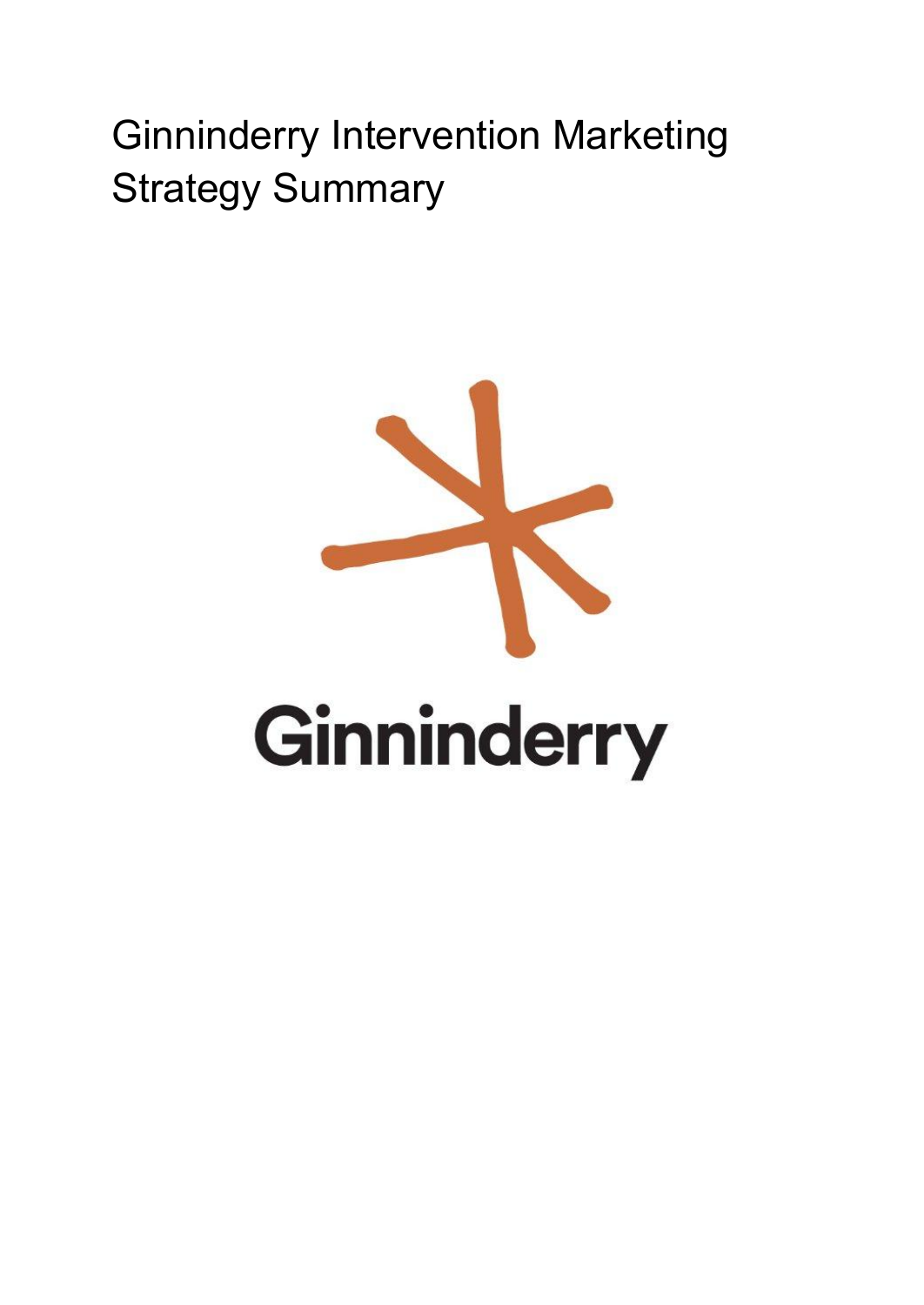#### Strategy Summary

| <b>Purpose</b>            | The goal of this campaign is to run an event<br>in Ginninderry to develop a more vibrant,<br>diverse and active use of Neighbourhood 1<br>Park in Ginninderry that contributes to<br>greater wellbeing and quality of life. |
|---------------------------|-----------------------------------------------------------------------------------------------------------------------------------------------------------------------------------------------------------------------------|
| <b>Overall Objectives</b> | To increase attendance to Ginninderry<br>Neighbourhood 1 Park in the target<br>demographic.                                                                                                                                 |
| Tone of Voice             | Family-friendly and fun                                                                                                                                                                                                     |
| Timing                    | TBC: 1st July 2021 - 21th August 2021                                                                                                                                                                                       |

#### Channel summary

| Media                        | Audience           | <b>Role of Channel</b>                         | Cost  | <b>Activity Dates</b>                    |
|------------------------------|--------------------|------------------------------------------------|-------|------------------------------------------|
| Social Media<br>advertising  | <b>Women 25-30</b> | Raise<br>Awareness                             | \$260 | 1st July 2021 -<br>21th August<br>2021   |
| <b>Posters</b>               | <b>Women 25-30</b> | Raise<br>awareness and<br>Increase<br>Interest | \$140 | 1st July 2021 -<br>21th August<br>2021   |
| Radio<br>community<br>events | <b>Women 25-30</b> | Increase<br>Interest Call to<br>Action         | \$0   | 1st August 2021<br>- 21st August<br>2021 |
| Own Social<br>Media Page     | <b>Women 25-30</b> | Raise<br>awareness                             | \$0   | 1st July 2021 -<br>21th August<br>2021   |

#### **Context**

The goal of this campaign is to increase awareness and interest of the wind festival event run for the Ginninderry community. This will be achieved using a mix of owned and paid for media.

Task

The aim of this campaign is to get members of the target audience to go to the wind festival event and search for more information on the Ginninderry Community Facebook page.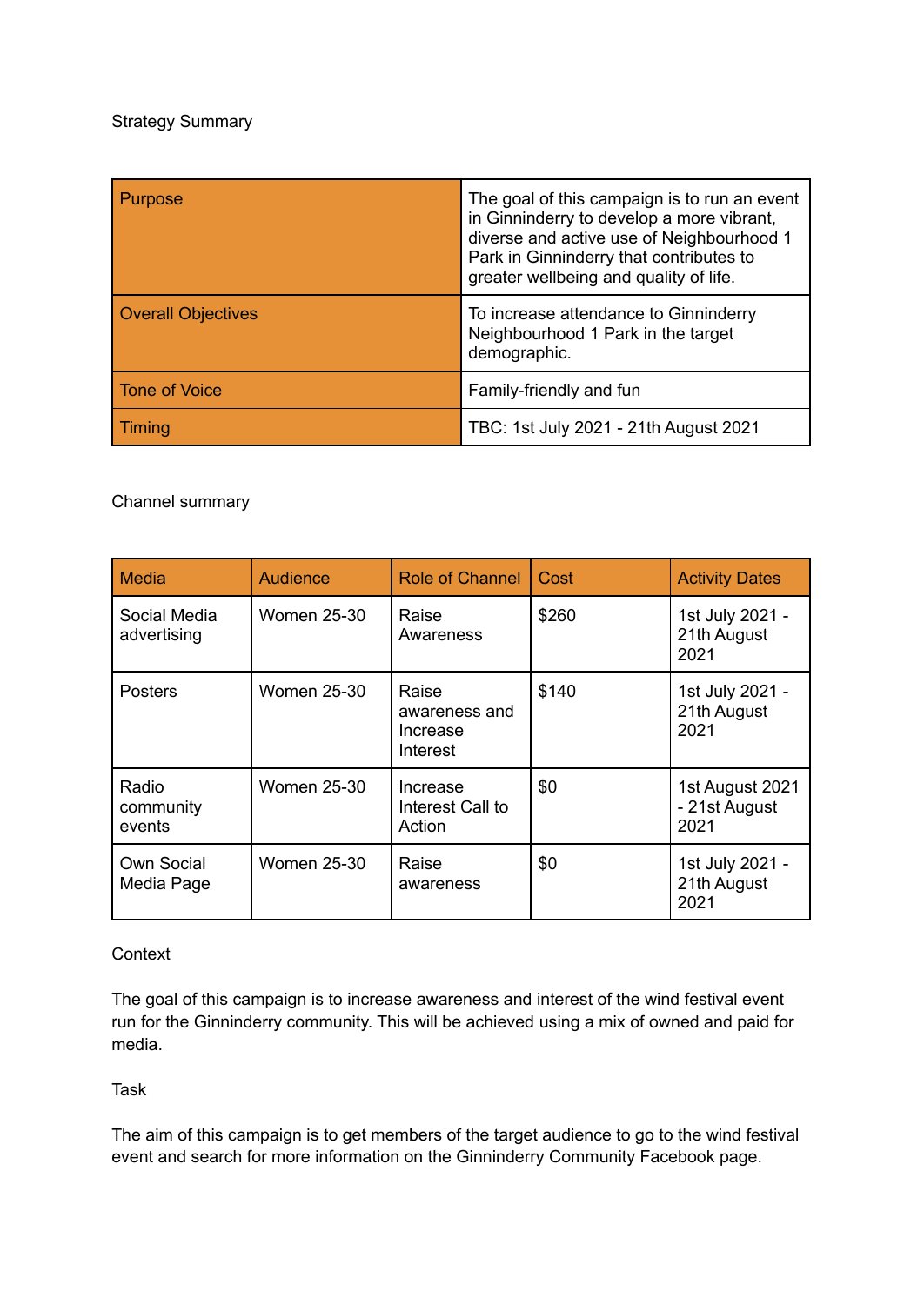#### Target Audience

The target audience for this advertising campaign are mothers who live in Ginninderry. Mothers were chosen as the primary audience, as mothers often decide what events their children should go to and are more likely to visit community events when marketed to them

#### Media Channel Selection

#### Social Media Advertising

**Role:** The role of social media in this campaign is to raise awareness of the event. The most important part of the advertising journey is to initially raise awareness that the event is occurring in the first place. When using Facebook to estimate the price and reach of the event, a pin dropped in Ginninderry with a 5 mile radius was able to potentially reach 7,400 of our target audience of women aged 25 to 30. When suggesting a \$5 per day strategy for 52 days (from the 1st of July to the 21st of August), Facebook estimated that between 171 to 493 people would be reached daily with 10 to 29 people clicking on the link attached to the advertisement to the Ginninderry Community Facebook page.

#### **Spend:** \$260

**Activity dates:** 1st July 2021 - 21st August 2021

#### Posters

**Role:** By using posters for this campaign, we are able to capture attention at the main location by the audience who already uses Neighbourhood 1 Park. The goal for this event is to increase attendance to Neighbourhood 1 Park by the main demographic. By capturing the demographic who already uses the park, they will have more reason to return to the park and have them share details of the event to similar demographics. This portion of the campaign is used to both raise awareness of the event, as well as increase interest regarding the event. A quote by Instant Colour Press in Belconnen has stated that 30 A3 posters on a water-resistant material for outdoor use would be \$140. With the number of posters, we have the ability to display posters around the park, as well as near other areas of interest by those in the community, such as at The Link and around residential areas, as well as giving up backup posters, in case we need to display more posters **Spend:** \$140

**Activity dates:** 1st July 2021 - 21st August 2021

#### Radio Community Events

**Role:** In Canberra, events are often shared on the Community Switch radio segment, on 104.7 and Mix 106.3, the two most popular FM radio stations used in Canberra. Recently, the Community Switch has been sponsored by Ginninderry, which already brings awareness to the suburb. The Community Switch doesn't charge event organisers for their event to be announced, making it a cheaper option to use for marketing the event. The Community Switch advertising can be used to increase interest as well as call listeners to action so more people can attend the event. The activity date for this media has been chosen to be closer to the event, as people will be more likely to remember the event will be happening when the message on the radio is closer to the final event.

#### **Spend:** \$0

**Activity dates:** 1st July 2021 - 21st August 2021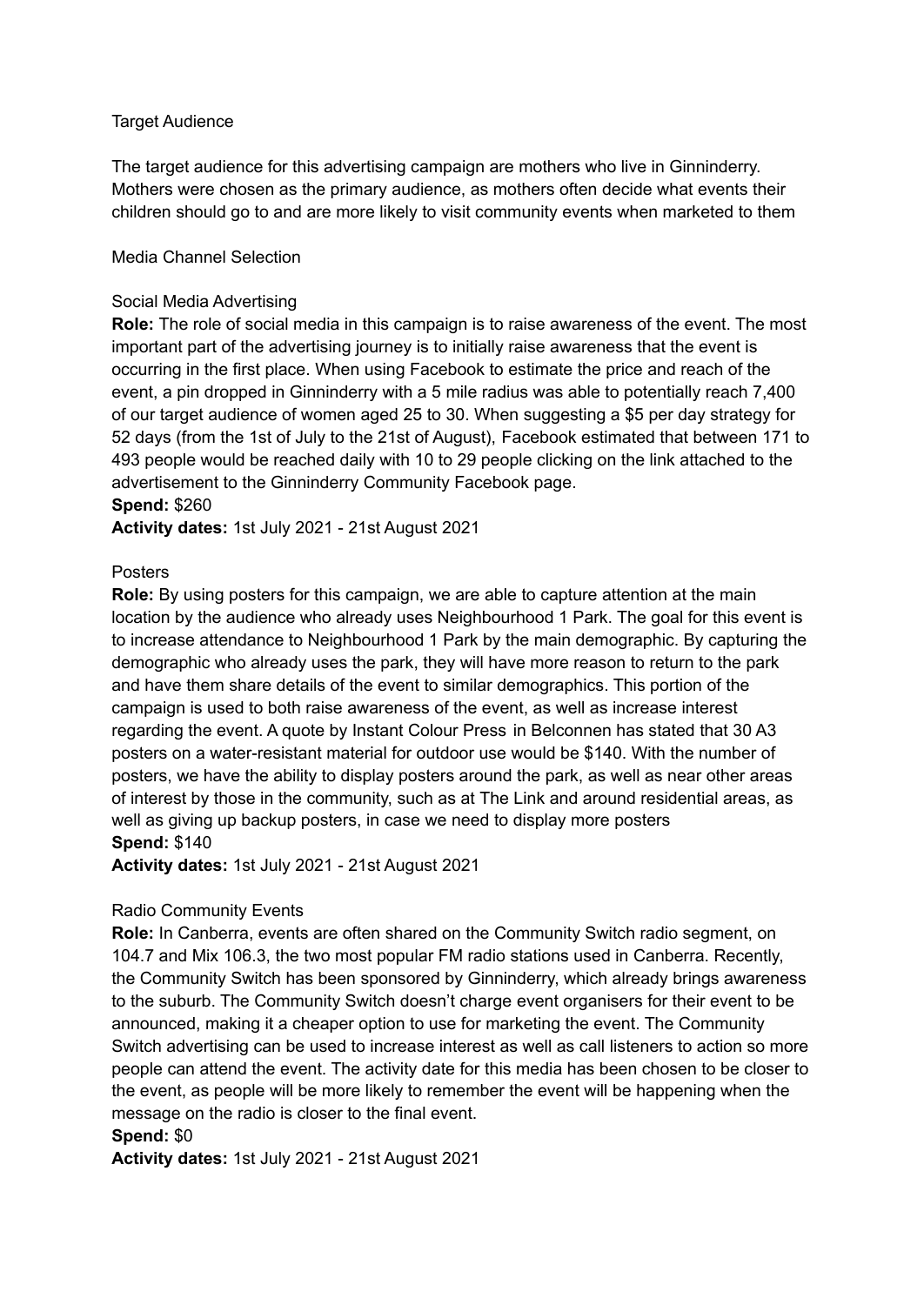#### Own social media page

**Role:** The Ginninderry Community Facebook page is a cost-effective way to market the event. As this type of marketing is classified as owned media, this option is a lot cheaper as we do not need to look into buying the space. By using the Ginninderry Community Facebook page, we can raise awareness, especially within the community, making sure those who follow the page will know about the event to come. As the Ginninderry community is our primary audience here, it is important if we would like to get the numbers from those in the community

### **Spend:** \$0

**Activity dates:** 1st July 2021 - 21st August 2021

Summary of spend

| <b>Media</b>                  | Spend |
|-------------------------------|-------|
| Social Media Advertising      | \$260 |
| Posters                       | \$140 |
| <b>Radio Community Events</b> | \$0   |
| Own social media page         | \$0   |
| <b>Total Spend</b>            | \$400 |

## **Spread of Marketing Spend**